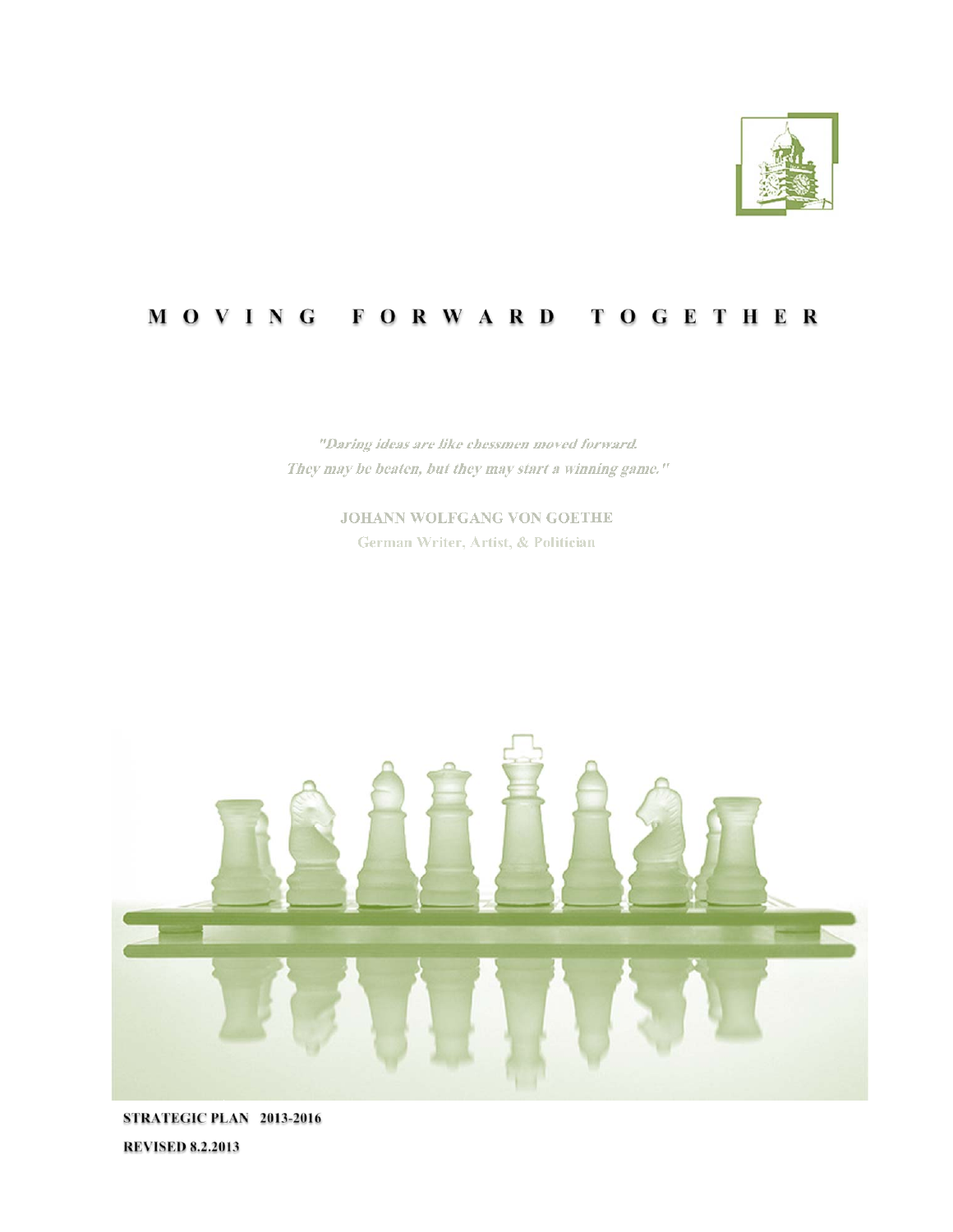# **TABLE OF CONTENTS**

- PAGE 1 LETTER FROM THE PRESIDENT
- PAGE 2 INTRODUCTION
- PAGE 3 MISSION
- PAGE 4 VISION
- PAGE 5 DECLARATION OF CORE VALUES
- PAGE 6 STATEMENT OF INCLUSION
- PAGE 7 ACHIEVING EXCELLENCE AND EQUITY
- PAGE 8 SOCIAL RESPONSIBILITY
- PAGE 9 SAFETY AND SUSTAINABILITY
- PAGE 10 METHODOLOGY
- PAGE 12 STRATEGIC PLAN GOALS AND TACTICS
- PAGE 15 ADDENDUM DATA TABLES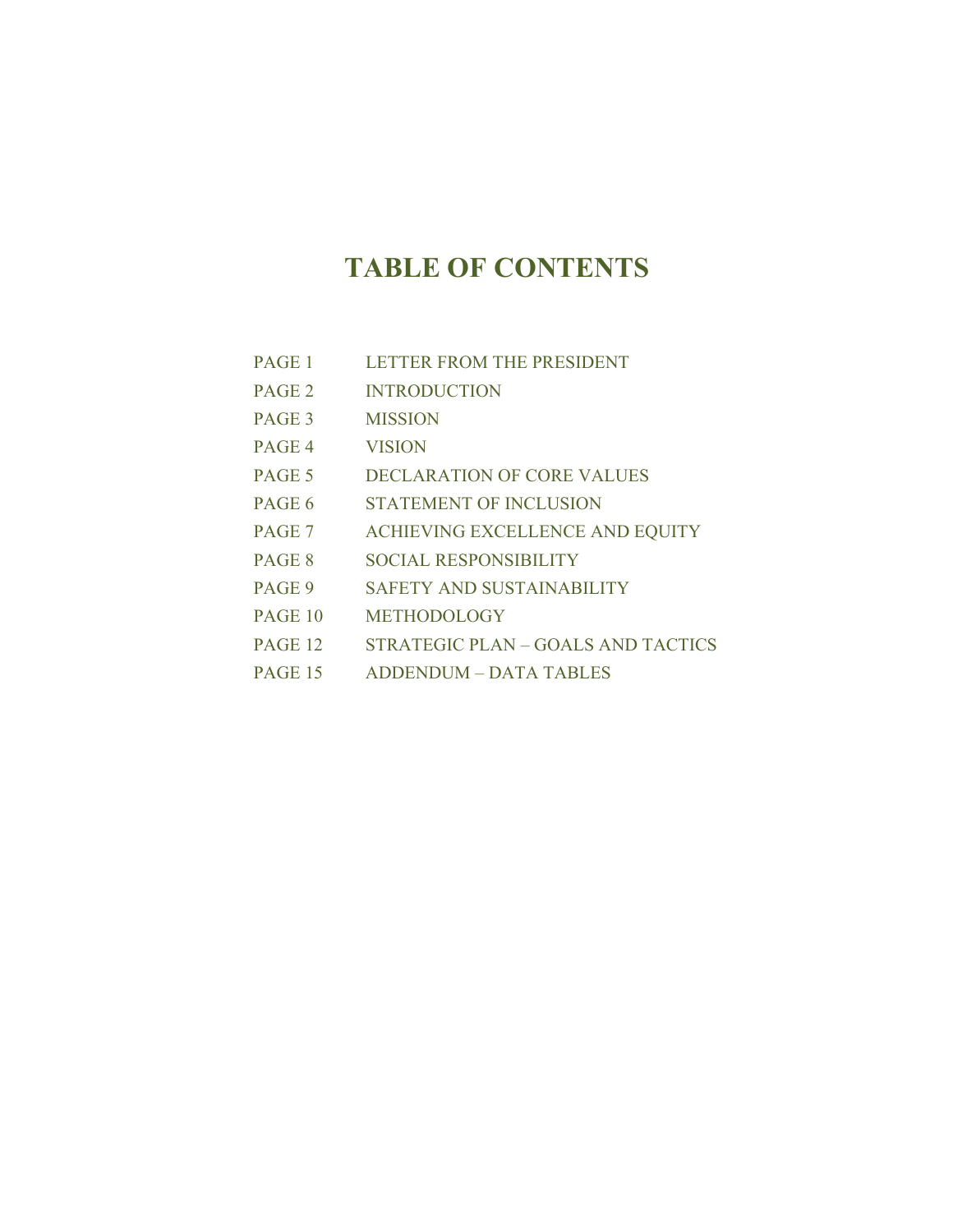

## **LETTER FROM THE PRESIDENT**

On behalf of the Danville Area Community College (DACC) Board of Trustees, faculty and staff, it is my great pleasure to present this three year Strategic Plan  $(2013 - 2016)$ , which will help guide the future direction of DACC. The Danville area, like many communities across the country, faces many challenges to prepare a workforce and educate area residents so that they may be competitive and achieve exceptional outcomes in their lives. This plan outlines the strategic road for DACC over the next several years and builds on the accomplishments of previous plans and the lessons learned in implementing those strategies as well as proposing a number of exciting new initiatives. In adopting this Strategic Plan, the leadership at DACC has considered a number of recommendations to advance DACC's long term operations. Our theme "Moving Forward Together" is an energizing message that gives us a new incentive to focus on the journey of making DACC a more accessible resource for its service area. This focus reminds us that by moving forward towards a common objective, we challenge ourselves to dream and strive towards excellence as a community. It is my hope that this Strategic Plan also inspires each segment of our community to work together, share knowledge and take advantage of opportunities in ways that reinforce the values and mission of our institution. I am confident that as DACC moves forward over the next several years, the College district and service area as a whole will benefit greatly from the direction set forth within this document.

I would like to express my appreciation to faculty and staff involved in the planning process as well as the many people who participated in strategic planning focus groups, for the time, energy and commitment they brought to this effort. The focus groups involved in this process represented a wide and diverse cross section of the many institutions and individuals who are served by or contribute to the outstanding programs and services at the college. I anticipate that this document will provide a clear and focused strategic direction that will enable DACC to accomplish its long term goals of serving the needs of this dynamic region**.** DACC will strive to fully implement this plan and I look forward to an exciting future for our institution and for our area.

Sincerely,

Dr. Alice Marie Jacobs President



"If everyone is moving forward together, then success takes care of itself."

## HENRY FORD

American Industrialist/Founder The Ford Motor Company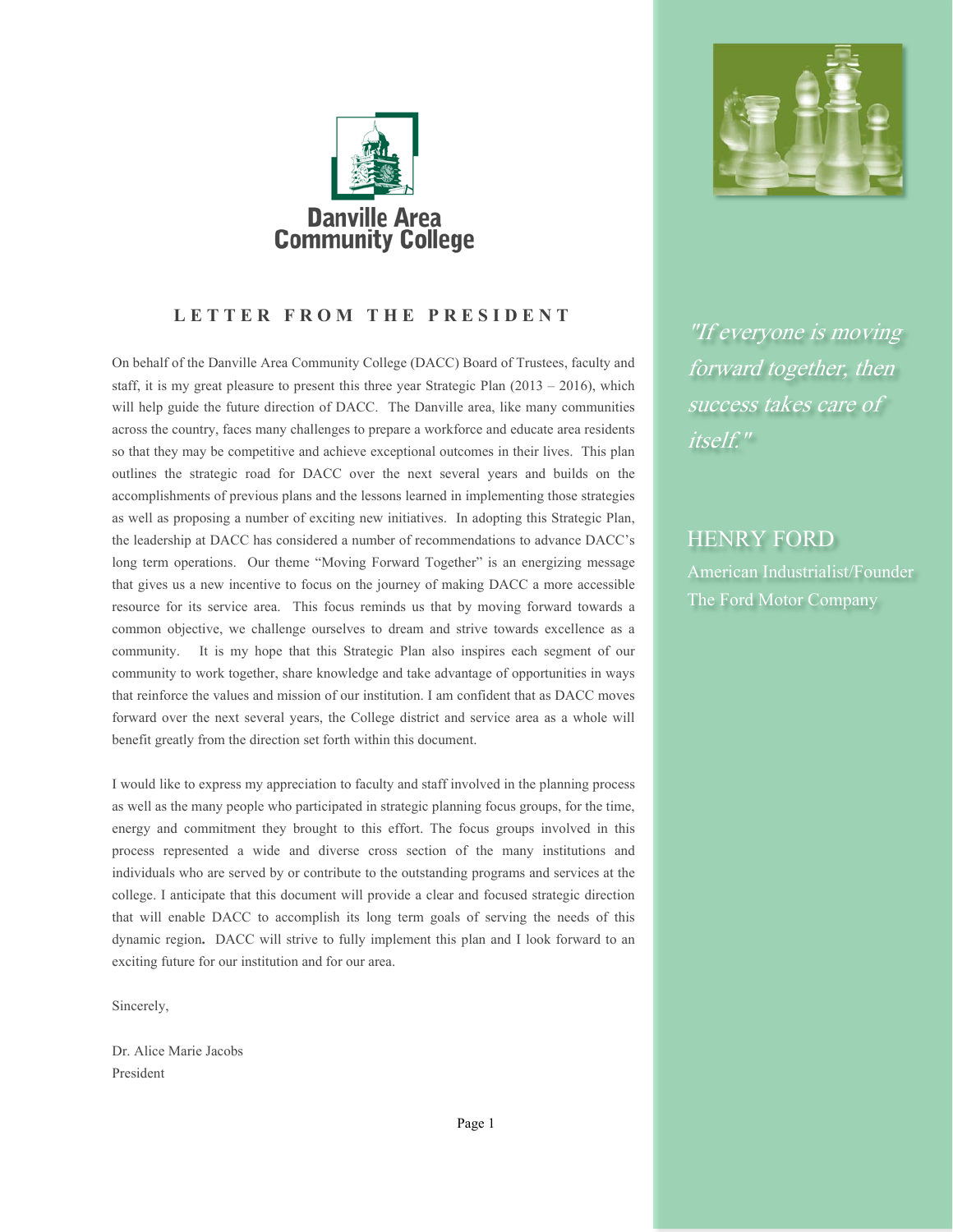#### **INTRODUCTION**

Since 1946, Danville Area Community College (DACC) has provided educational programs and services and has grown to serve nearly 9,000 people annually. DACC is home to more than 1,500 specialized courses offered to the residents of its service district including: college transfer, programs, occupational degrees and certificates, re-training, skills development, customized training as well as other areas of special interest. In order to meet the needs of its ever-expanding community, DACC periodically solicits input from its employees and the people who are touched by its programs to engage in a process that will guide its future direction. The Strategic Plan for 2013-2016 offers an intentional and introspective direction for prioritizing future initiatives and allocating limited resources. It will assist the DACC Board of Trustees, faculty, and staff in focusing their efforts to efficiently serve students and the many communities that are in the College district and service area. DACC's leadership recognizes the need to offer a clear strategy for outcomes the organization expects to achieve. This document commits DACC to periodically reviewing how well the organization is performing and to take appropriate action. These actions will be balanced between many factors including the degree of uncertainty within the environment, the time it takes to develop and act on new ideas and the amount of resources that the organization is prepared to put into the process.

In developing the Strategic Plan, DACC's leadership identified that all of its educational programs and services would be enriched by the unique experiences and knowledge of the community, students, faculty and staff. It reflects input of diverse and broad based focus groups made up of DACC stakeholders. The process also has benefitted from leadership that has consistently engaged in reflective deliberation and a Continuous Quality Improvement (CQI) management system that has been important in concentrating on enhancing organizational strengths and addressing weaknesses.

Implementation of the plan will be overseen by the President of the college in consultation with the Board of Trustees and the DACC Administrative Council. Senior staff will be charged with identifying aspects of the plan most pertinent to their responsibilities and applying goals to their internal planning and the activities of their respective groups. Action plans will be coordinated with the ongoing assessment of the Strategic Plan which will remain open to amendment and revision as needed. The successes as well as challenges of the plan will be documented and evaluated regularly according to benchmarks. Departments will be asked for information on how the Strategic Plan has been implemented and its measurable contributions to the campus. Feedback will follow regarding how to advance the positive impacts and minimize negative impacts, and the plan will be modified accordingly. If internal assessments indicate that the Strategic Plan needs to be amended or revised, suggested changes will be incorporated into the plan. The Strategic Plan is intended to be prescriptive in its goals and flexible in its application providing DACC leadership the appropriate opportunity for course corrections and adjustments toward meeting its long term goals.



"If you are planning for a year, sow rice; if you are planning for a decade, plant trees; if you are planning for a lifetime, educate people"

## CHINESE PROVERB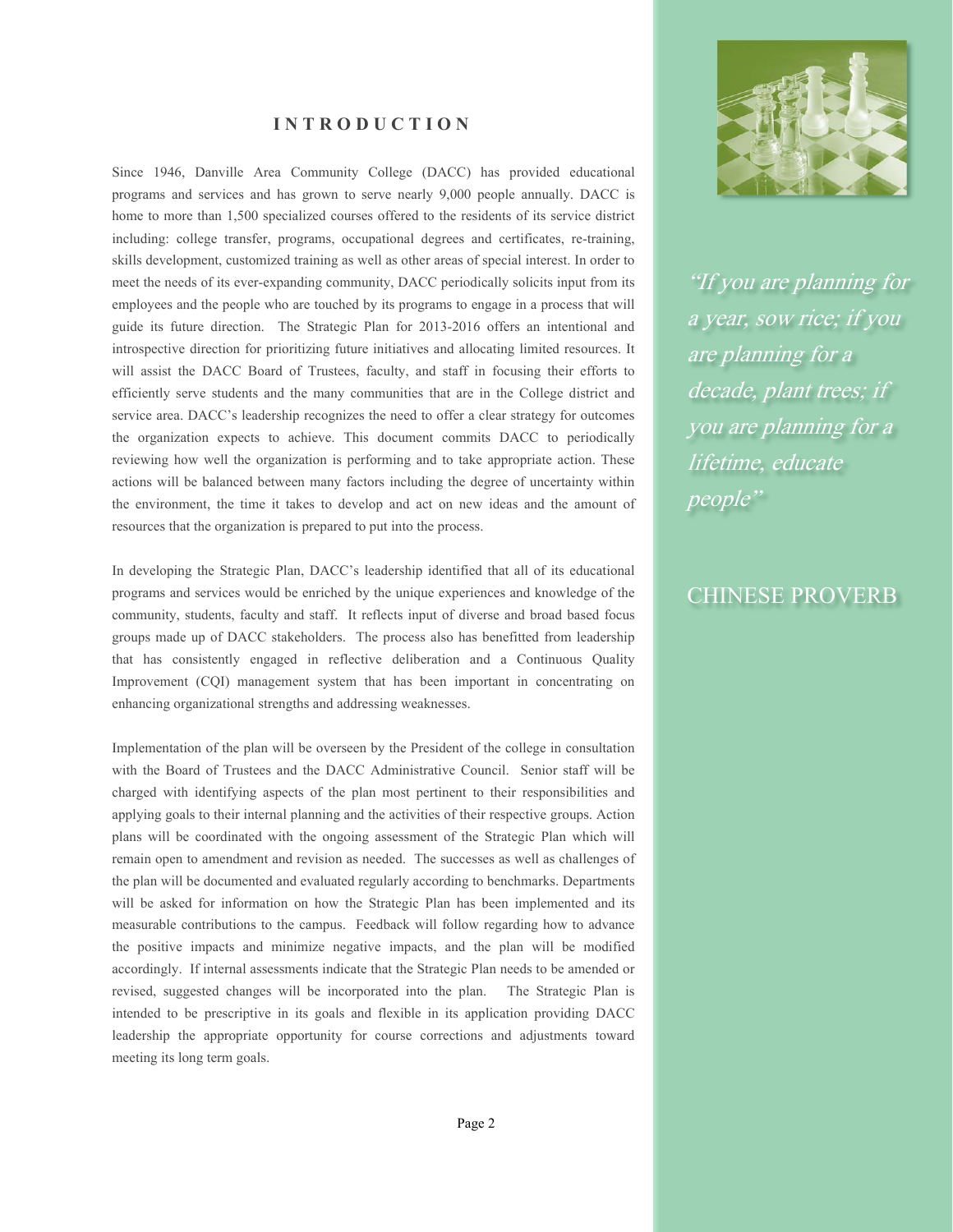#### **MISSION**

DACC's mission serves as a guide that provides a common organizational "compass" allowing DACC to proactively evaluate its activities and maintain sight of its core competencies. The mission statement is directly linked to DACC's overall desired outcomes. By simply having and consistently referring to its mission statement, DACC has realized various benefits that have contributed to the effective operations of the college over the course of its history. DACC's mission helps determine what activities it will pursue as an organization and what it will strive to accomplish in the long term. The mission endeavors to be specific enough to focus its direction while also giving enough flexibility that allows DACC to evolve with changing times. After reviewing the mission of the college, it was reaffirmed as relevant and suitable as a continued ideal as DACC looks to move forward. The DACC mission states:

"Danville Area Community College is committed to providing quality, innovative, and accessible learning experiences which meet the lifelong academic, cultural and economic needs of our diverse communities and the world we share."

To ensure that DACC maintains the focus on its mission, it will emphasize its importance by continuously communicating the objectives of the organization, posting the mission statement in various forums and acknowledging accomplishments of the broad goals it sets forth. It is the intent of DACC's leadership that friends and constituents of the college will be reassured when reading the mission statement and will see that DACC is committed to organizational improvement guided by an emphasis on integrity. As it relates to this Strategic Plan, periodic assessment will help in implementing the mission and will reinforce the importance of the strategy and its importance to leadership. It will provide motivation and allow for follow-through and a sustained effort. It could potentially promote faster changes in implementation and in routine tasks as well as greater accountability and better communication of responsibilities. Guided by the Strategic Plan, operational definitions and the overall mission, each functional area can create its own measures of success and define its own specific performance criteria guided by the college's common mission.



"I have found that great people do have in common an immense belief in themselves and in their mission. They also have great determination as well as an ability to work hard. At the crucial moment of decision, they draw on their accumulated wisdom. Above all, they have integrity."

YOUSUF KARSH Photographer/Journalist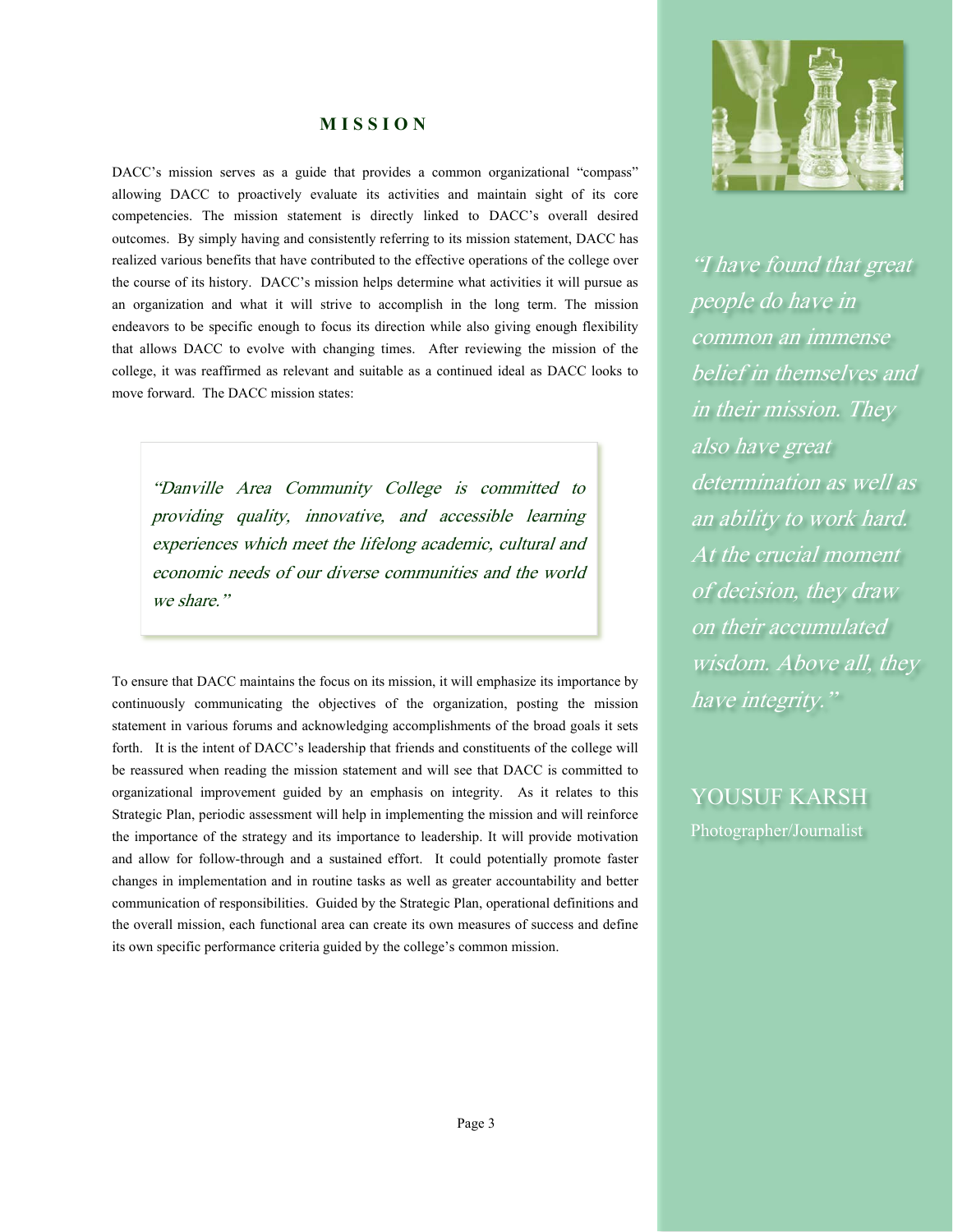#### **VISION**

DACC has long recognized the importance of having a clearly defined vision statement. It functions as a succinct declaration of DACC's ideal future and is guided by the purpose and values of the organization. While it is fully understood that DACC's vision statement cannot predict the future direction of the college, its importance lies in the shared efforts of bringing that vision to fruition. That process of pursuing a shared vision creates an opportunity to draw every stakeholder of the college together and to co-create the best future possible for the institution, students and surrounding community. It is also through this process that creates a possibility for effective leadership and team building to emerge. DACC will build upon the previous vision and continue to be a proactive partner in developing and maintaining academic excellence and community development of the diverse communities it serves. The main tenants of DACC's vision include being:

- +ф⊢ a comprehensive and dynamic environment to learn;
- ф. a modern and technologically forward-thinking institution;
- ф⊢ a place with a well-developed learning culture where assessment of student academic achievement is valued across the institution, departments, and programs;
- ф. an affordable and convenient institution for students;
- ф⊢ a globally conscious institution of learning;
- ф. a diverse and inclusive community of students, faculty, and staff;
- ф⊢ a community partner helping to develop innovative and vital solutions to meet changing academic and socio-economic needs;
- фa catalyst for student exploration of their full potential through rigorous academics, multifaceted campus organizations, and novel career experiences; and
- ф⊢ a resource for enhancing opportunities for student success through comprehensive support services.



"Visionary people face the same problems everyone else faces; but rather than get paralyzed by their problems, visionaries immediately commit themselves to finding a solution."

## WILLIAM HYBELS

Founder/Senior Pastor Willow Creek Community Church, South Barrington, Illinois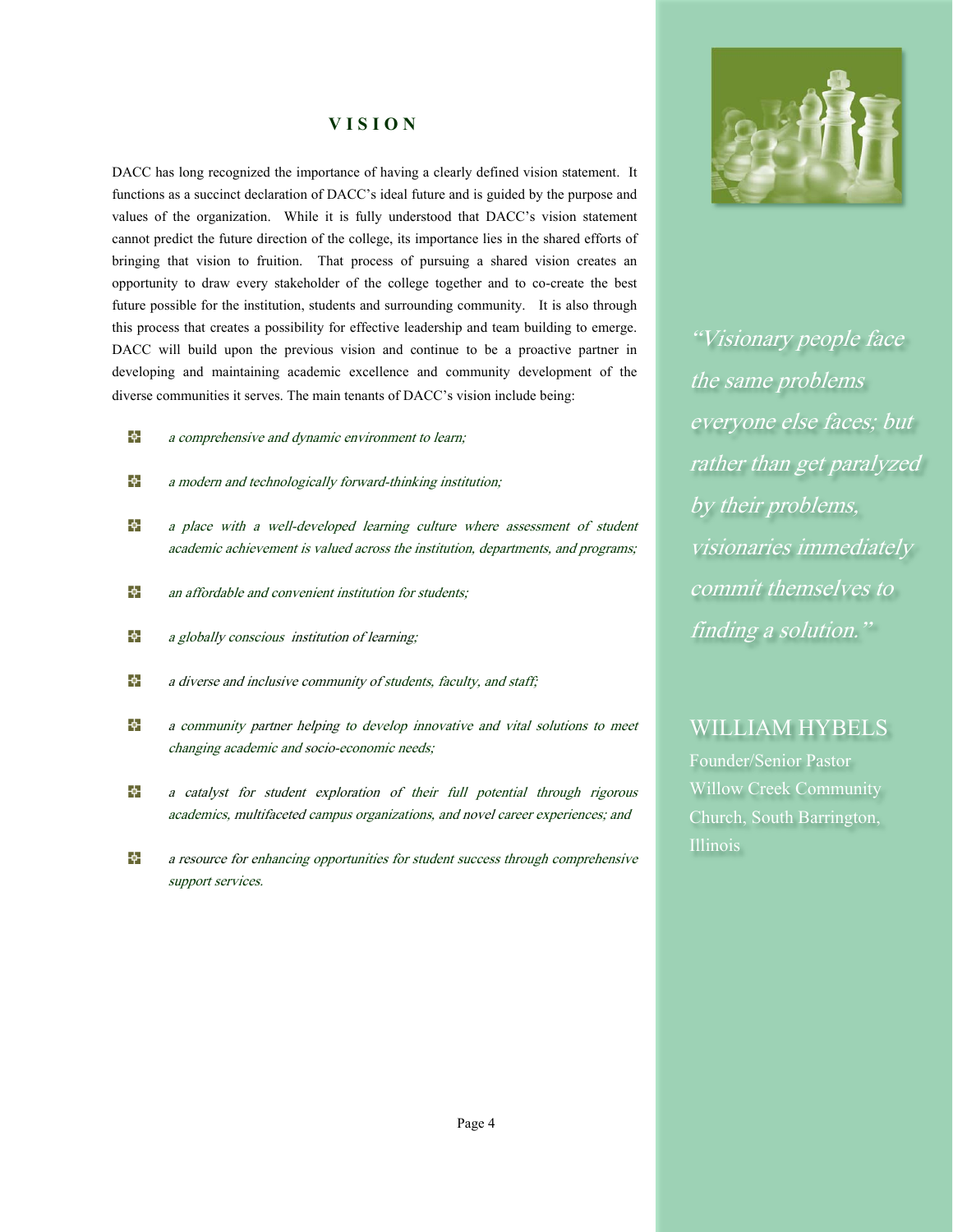#### **DECLARATION OF CORE VALUES**

### **INTEGRITY**

DACC develops trust and an ethical reputation by: respecting everyone; treating people with honesty and sincerity; acting with fairness and reason; taking responsibility; meeting commitments and obligations; and remaining true to academic disciplines

## **EXCELLENCE**

DACC seeks to consistently achieve exceptional results by being accountable, introspective, responsive, prompt, effective, and financially sound. It also strives to provide superior learning experiences and services; being student centered; encouraging continuous improvement, lifelong learning, growth; innovation and proactivity.

## **COMMUNICATION**

DACC promotes positive and productive relationships through the open exchange of ideas and information. DACC fosters an environment of acceptance; participation, and collaboration as well as a spirit of teamwork empowering others to be decisive, take action, and feel secure in expressing themselves.

**ADAPTATION** 

DACC seeks to continuously meet changing needs and respond to challenges by: providing relevant, meaningful educational services; being flexible; developing and demonstrating new competencies, and displaying versatility needed for continuing success. Key to this is anticipating and capitalizing on opportunities and taking appropriate risks that contribute to success.

**DIVERSITY** 

DACC offers a safe and secure environment for personal and intellectual growth in a changing world by promoting and upholding a committement to equal treatment and fairness. DACC endeavors to be inclusive in delivering services and values differing perspectives which contributes to practices that address the unique needs of diverse populations.



"It's not hard to make decisions when you know what your values are."

## ROY DISNEY

Senior Executive The Walt Disney Company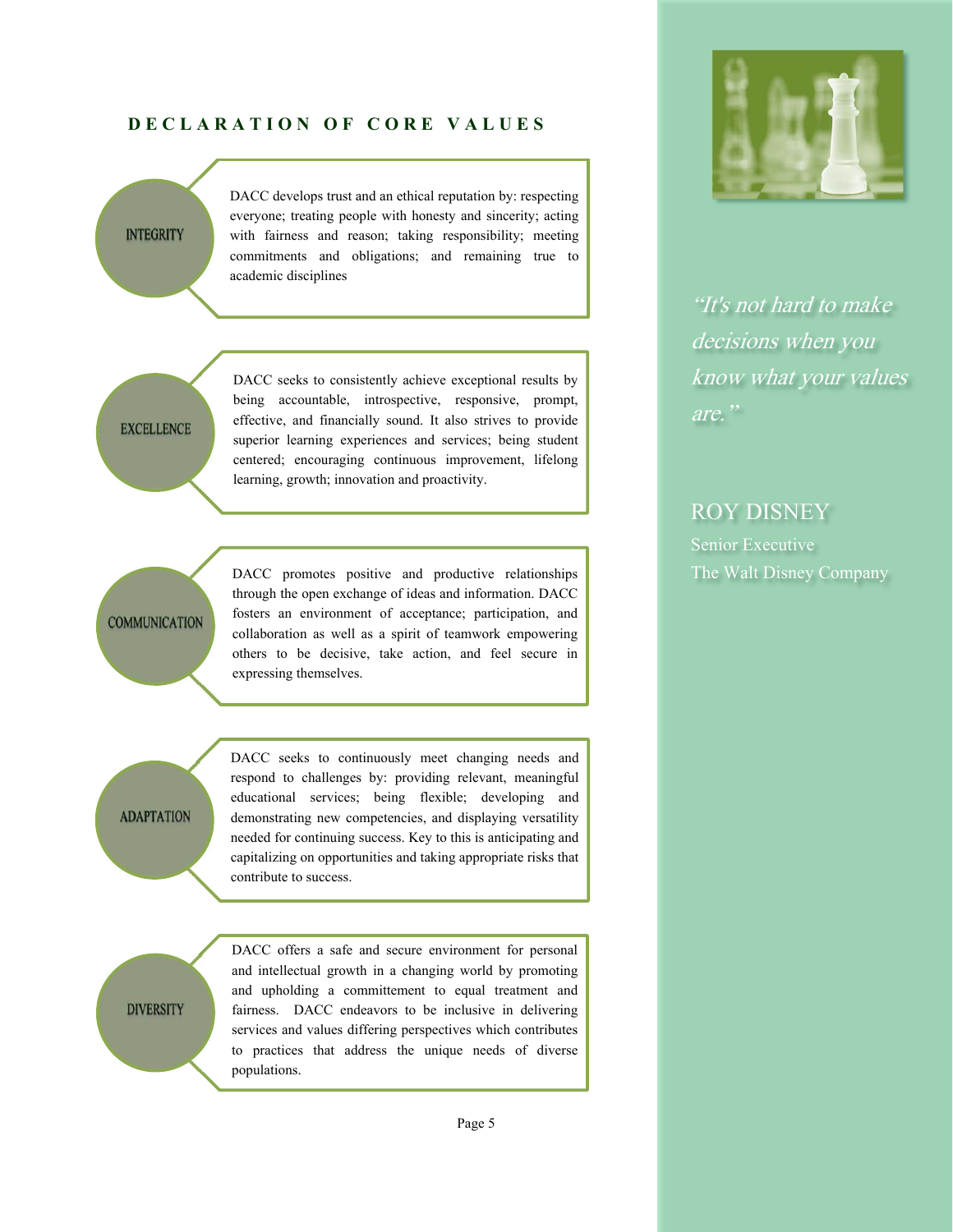## **STATEMENT OF INCLUSION**

 "Danville Area Community College provides access to a broad spectrum of quality educational opportunities and life experiences. DACC values diversity as an enhancement of those experiences, in its classrooms, administrative offices, and board room. The College is committed to policies that promote fairness and inclusion for all in the life of the College. As a reflection of the College's commitment, the DACC Board of Trustees strives to promote fairness and inclusion in all policies and practices of the College.

The College should be free to pursue standards and policies that allow it to fulfill its diversity vision. The students who are educated will help provide tomorrow's leaders, and their College experience must demonstrate the richness and substance of our diverse, multi-cultural and global environment. The College environment should promote understanding and appreciation of others, while encouraging students to grow as individuals.

In accord with this philosophy, the DACC Board expects the Community College to continually evaluate its hiring, admissions, and financial aid policies to ensure diversity and equal access within the institution. The College should ensure that the results of these evaluations conform to the concept of open access -- the cornerstone of the community college mission.

A community college is, in effect, a microcosm of our greater society. As such, it should encourage and enhance the fullest understanding of human rights and responsibilities and should teach the skills that allow students to effectively participate in a democratic society. The college is responsible for creating opportunities for all within the College community to interact with understanding, tolerance, and respect for others. In this way, diversity in education not only serves as a model for the world at large, but it also helps perpetuate social harmony for the future."



"We need to give each other the space to grow, to be ourselves, to exercise our diversity. We need to give each other space so that we may both give and receive such beautiful things as ideas, openness, dignity, joy, healing, and inclusion."

MAX DE PREE American Businessman/Author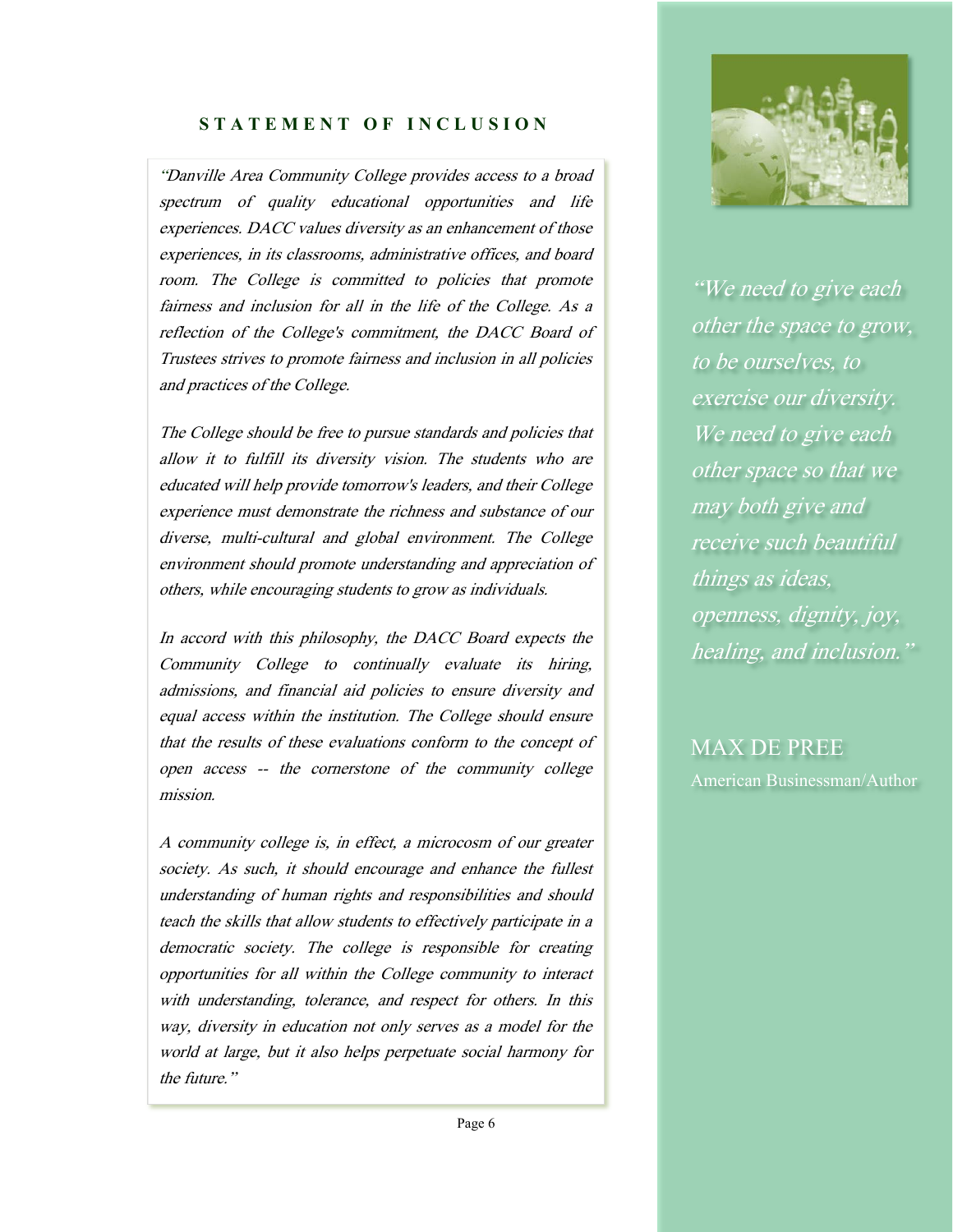## **ACHIEVING EXCELLENCE AND EQUITY**

For many community colleges, improving its performance and operations is a continuous issue, but new perspectives in light of changing social and economic realities can play a vital role in ensuring sustainable success. Organizations that excel at what they do are motivated. They have identified and refined what motivates them and added knowledge, skill, experience and practice to perform at the highest levels. In addition, it is no longer enough to consider the college in isolation; therefore a strategy which engages with the wider society including the local government, community groups and local businesses - is needed to achieve the kinds of successes that are impactful and lasting. By taking a more holistic view, DACC will increase its chances of accomplishing its goals.

DACC continuously seeks to alter the way it delivers education in order to achieve better student outcomes. Utilizing data to drive strategies helps build a "culture of evidence." By using data to track students' performance, over time DACC faculty and administrators can identify barriers to academic progress. DACC has developed strategies to improve organizational outcomes and will conduct further research on student progress with the goal of employing effective programs. DACC has dedicated a number of resources guided by its institutional research department and enjoys broad-based support from administrators, faculty, and staff. DACC produces accessible reports on student achievements and regular evaluations of activities and it strives to scale up its successful programs. Residents of the College district and service area stand to benefit from this effort to improve the success of community college students, particularly those in groups that have been underserved in higher education. DACC attracts high proportions of low-income, minority and firstgeneration college students yet the challenges faced by community colleges – specifically increasing costs – can negatively affect student success and retention. Through the process to develop this Strategic Plan, DACC is taking a more central role in finding solutions and is seeking input from community leaders about specific needs the college can address.

DACC's success will be defined in part by its effectiveness and measured by its achievements. Using these factors, DACC will be able to gauge its success toward these long term goals. While accomplishments will not simply occur immediately, DACC faculty and staff recognize that it will require more than accountability and superficial changes. DACC needs to design its processes and culture in a way that ensures that those responsible for the successes of the institution are capable of providing the highest levels of excellence and a high level of achievement.



"Human resources are like natural resources; they're often buried deep. You have to go looking for them, they're not just lying around on the surface. You have to create the circumstances where they show themselves."

SIR KEN ROBINSON English Author, Speaker & International Advisor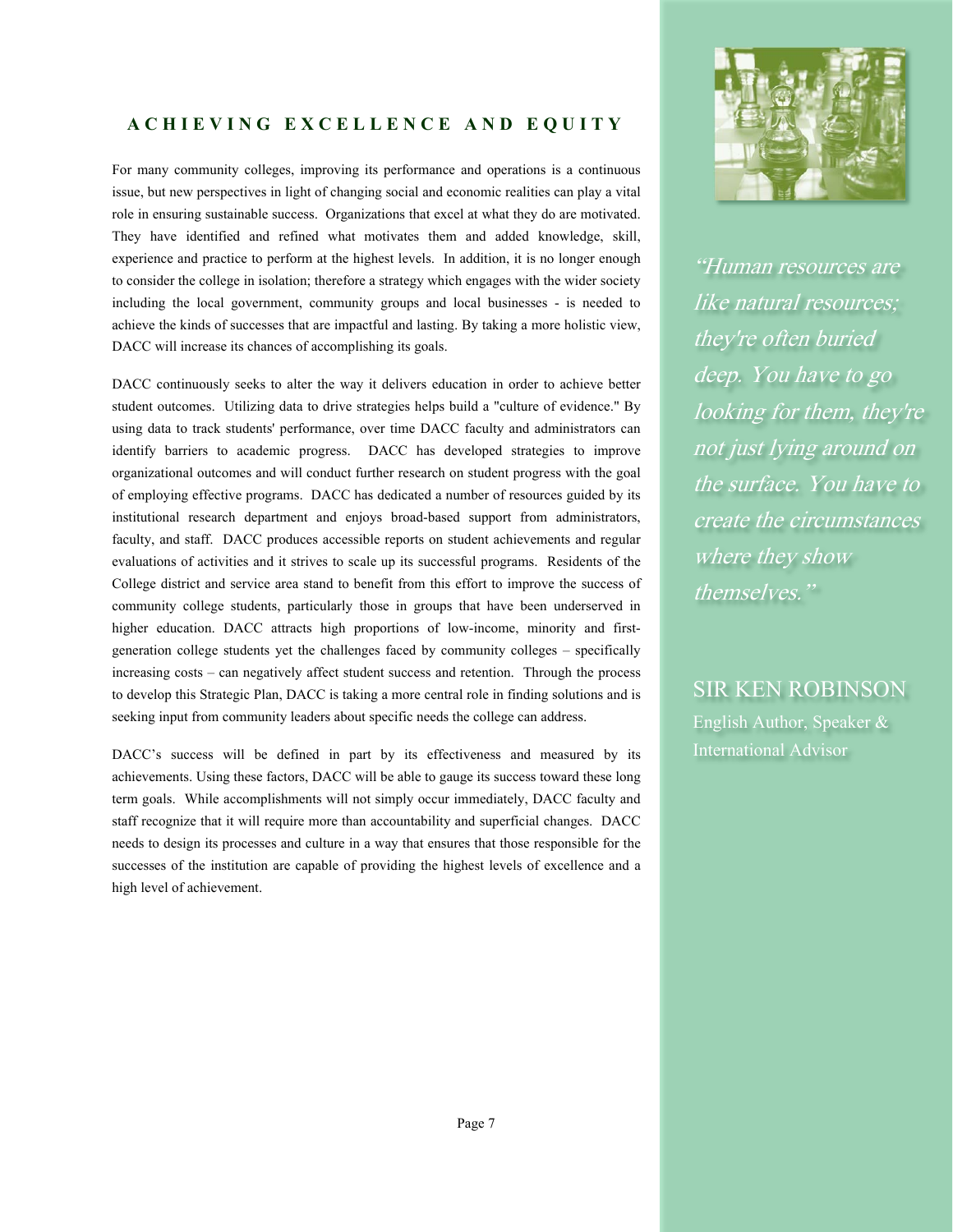#### **SOCIAL RESPONSIBILITY**

Social responsibility within the context of fulfilling DACC's Strategic Plan will be defined as how DACC seeks to enhance the social, environmental and economic impact of its presence in the community. At the very center of community colleges is the call to serve all segments of society and the community. Civic responsibility requires participation in community life in an enlightened, committed, and constructive manner, with a focus on the public good. DACC has a significant tradition of promoting active volunteerism in the college district and service area. Volunteer service provides benefits to both the people who engage in it and the community agencies that receive their assistance. The recognition of the ethical implications of knowledge, actions and social policies is one of its understated objectives. DACC is dedicated to the inherent social responsibilities that accompany its position in the college district and service area. As both an educational institution and a large employer, DACC has a major role to play in the social and economic welfare of the college district and the wider region in addition to a principled responsibility to the social betterment of the community by taking positive actions. DACC is invested in working positively to evaluate and expand its role in the community. By providing opportunities to promote transparency and stakeholder engagement, DACC aims to create a holistic approach to being a "good neighbor." DACC works closely with businesses and civic organizations in the local community in a variety of ways including providing low cost, high impact training programs to companies and businesses and opportunities for knowledge sharing.

Because the nature of social responsibility is often proactive, there is no objective way to measure and set standards for the benefits that employees of DACC provide to the community, and is therefore not reflected empirically in this Strategic Plan. However DACC has consistently been an active participant in the social and economic affairs of the college district and service area. Implied in its social responsibility are the voluntary actions that it takes, over and above its routine mission driven activities, to address both the institutions competitive interests and the interests of the wider society. DACC has made a clear commitment to this and seeks to engage with the local, national and international community, while recognizing its wider obligations to society. DACC aims to become a model institutional leader engaging with the wider community and continually surveying, improving and reporting on DACC's achievements in informal ways. By continually reflecting upon the college's commitment, DACC will develop its own unique role as a responsible institutional citizen toward shaping a more inclusive, just, and compassionate world. DACC has developed a culture that encourages, evaluates, and facilitates the development of internal community practices, educational programs, and institutional outreach initiatives, which build on the distinctive strengths of the college in meeting these ends. By nurturing the development of civic responsibility in its constituents, DACC can help counteract citizen disengagement and identify opportunities that exist for citizen involvement in solving public issues.



"We have a social responsibility, a constitutional opportunity and a moral obligation to help others."

JANIE LEWIS Children's Book Author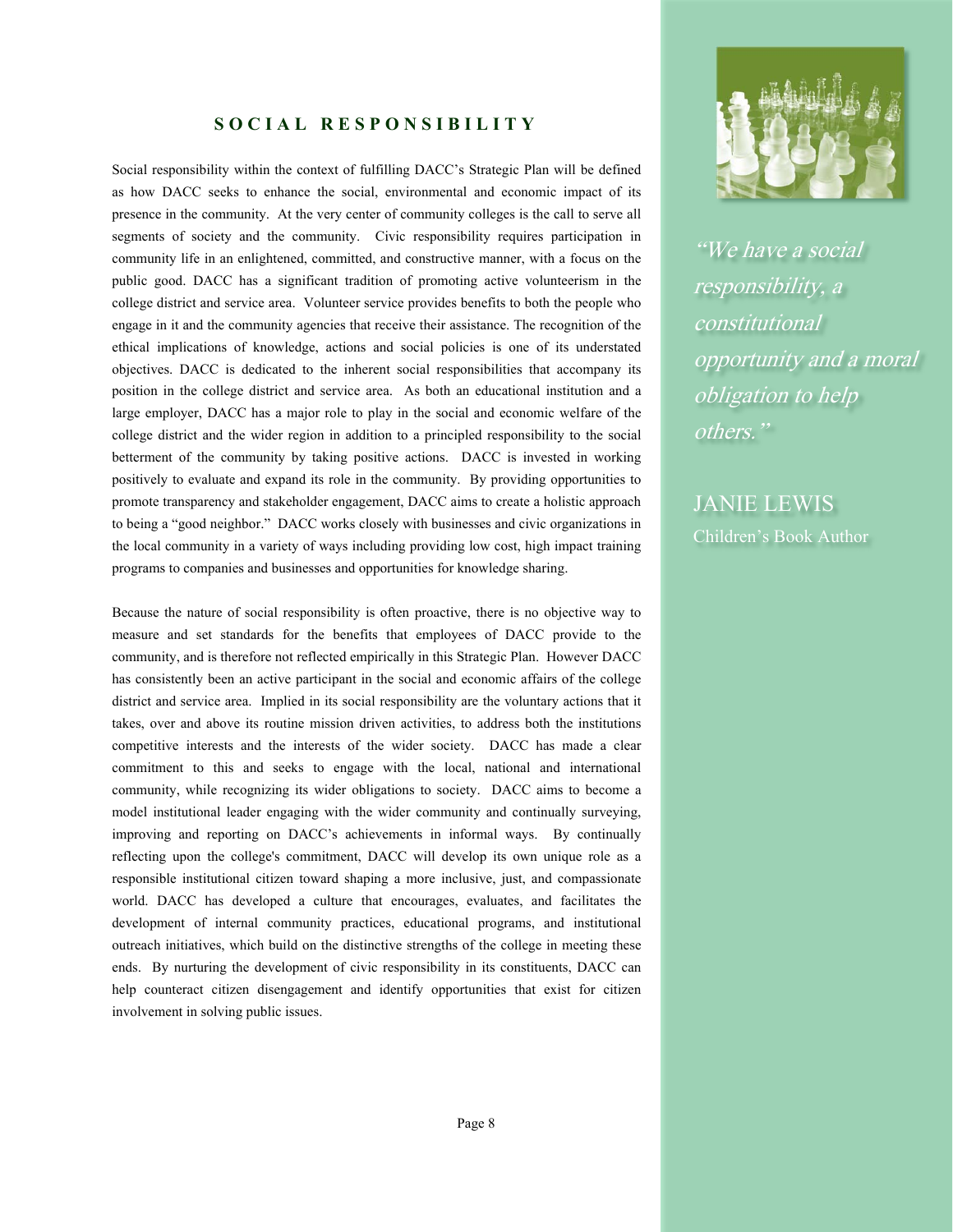#### **SAFETY AND SUTAINABILITY**

DACC has made long strides toward increasing its sustainable practices and aligning its goal for an environmentally responsible, healthy and safe campus. Together with stakeholders, DACC strives to maintain the highest standards to preserve our environment and protect and enhance the health and safety of employees and the surrounding community. It is important to understand that secure and sustainable facilities don't just happen, but is achieved with an integrated process that identifies and embraces the goals of safety and sustainability. Safety is the first priority of the institution, both as a starting point and foundation for all aspects of DACC's operations. Safe operational practices and safe working conditions enable DACC to protect employees, students and visitors to the campus. With the goal of promoting a safe and environmentally responsible campus, DACC monitors and reviews activities to ensure accordance with federal, state and local safety regulations.

The environmental sustainability, health, and safety efforts of DACC are focused on advancing its social responsibility and being good stewards of the environment. DACC is committed to fostering effective collaboration between college units and campus departments to find ways of reducing environmental impacts and promoting sustainability, and measuring and reporting on campus sustainability efforts. This focus encourages faculty, staff and students to consider and prioritize environmental sustainability, health, and safety in their community. DACC is committed to fostering effective collaboration between college units and campus departments to find ways of infusing sustainable practice throughout all aspects of the college's operations to steer students and the community toward a better quality of life by reducing environmental impacts and promoting sustainability, and measuring and reporting on campus sustainability efforts. DACC endeavors to eliminate, reduce, and control the release of pollutants into the environment and to manage health and safety hazards associated with an organization's activities, products, and services. It is motivated by the desire for a globally sustainable and socially responsible future

The difference in DACC's approach has been felt right away and at every level from student and faculty use of recycling bins to the move toward a tobacco free campus. DACC leadership is confident that students will feel positive about their contributions to making the environment cleaner. DACC will strengthen and maintain an aesthetically stimulating, inspiring and green campus that supports opportunities for students, faculty, staff, and community members to engage in responsible stewardship of our resources and will also contribute to establishing a distinct identity for the campus. While attempting to maintain an appropriate balance between the institutional environment and DACC's activities, the institution will seek to ensure campus safety and security of our diverse constituents on campus.



"Safety and security don't just happen; they are the result of collective consensus and public investment. We owe our children, the most vulnerable citizens in our society, a life free of violence and fear."

NELSON MANDELA Former President of South Africa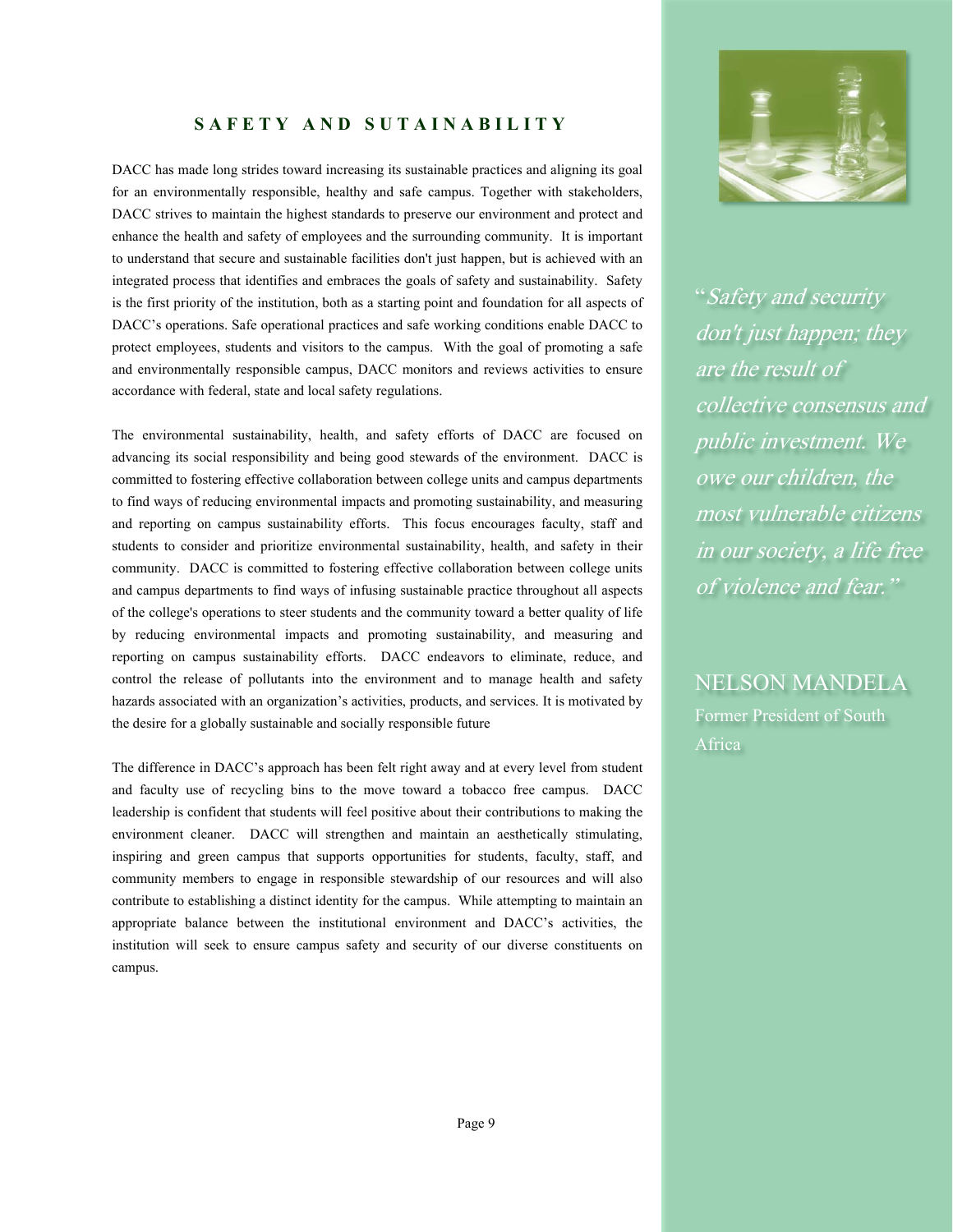#### **METHODOLOGY**

DACC focus groups, as well as internal data and information led to the following Strategic Plan. The value of the focus group model led to open-ended group interaction. Respondents were able to answer questions in their own words and provide much richer responses than if forced to give yes/no, multiple choice or numerical answers. Participants also reacted to the many responses and built upon diverse ideas, drawing from each other within their groups and sparking new ideas. Focus group leaders were able to delve deeply into complicated topics which are not as feasible with surveys or quantitative data analysis. Unlike the oneway flow of information in one-on-one interviews, focus groups generate data through the "give and take" of group discussion. The process also offered more flexibility and spontaneity. The use of focus groups allowed for the emergence and pursuit of unexpected information. DACC used the focus group process in conjunction with other informative tools as a part of a broader effort. Each focus group sought to be clear on its primary purpose and leaders established clear goals at the outset to inform discussion, moderate sessions and recruit relevant participants. DACC conducted more than one focus group to allow for a greater diversity of opinions which helped contribute to a clearer consensus. The reliability of the results was greatly enhanced when the results of several focus groups were evaluated together. The data analysis was systematic and verifiable and the process sought to discover trends or ideas that cut across all of the discussions of the focus groups. Data was examined and reported on three levels, including: 1) the raw data that presents statements as they were said by respondents; 2) a summary of the findings, process and comments that provide illustrative examples using the raw data; and 3) independent interpretation and recommendations that builds on a descriptive process and provides meaning to the data, rather than simply summarizing the data.

Based on focus group responses, it was determined if central answers to the inquiries that were sought were relevant. Responses were coded into categories to enable organization of the large amounts of text and to discover patterns that would be difficult to detect and were eliminated, combined, or subdivided into categories as well as sorted to look for repetitive ideas and larger themes that connect. Repeated ideas represented by different respondents or across focus groups and broader connected themes were organized together. All of the conclusions developed in the Strategic Plan were established after fully analyzing the data. DACC's leadership is confident that the data collected is representative of the diverse views of its stakeholders and that the process by which it was secured was sufficiently open, accessible and forthright. The plan draws upon the recommendations and observations of a diverse group of friends and employees of Danville Area Community College. Altogether the strategic planning process solicited over 400 responses from over 80 respondents which comprised 13 significant groups representing the various operational and organizational interests of the college. Nine comprehensive clusters were identified to capture and group responses to stakeholders input as a guiding element in the development and implementation of the Strategic Plan. Accordingly, each cluster must make specific and appropriate efforts to:



"Let it be your constant method to look into the design of people's actions, and see what they would be at, as often as it is practicable; and to make this custom the more significant, practice it first upon yourself."

MARCUS AURELIUS Roman Emperor (161-180 CE) & Philosopher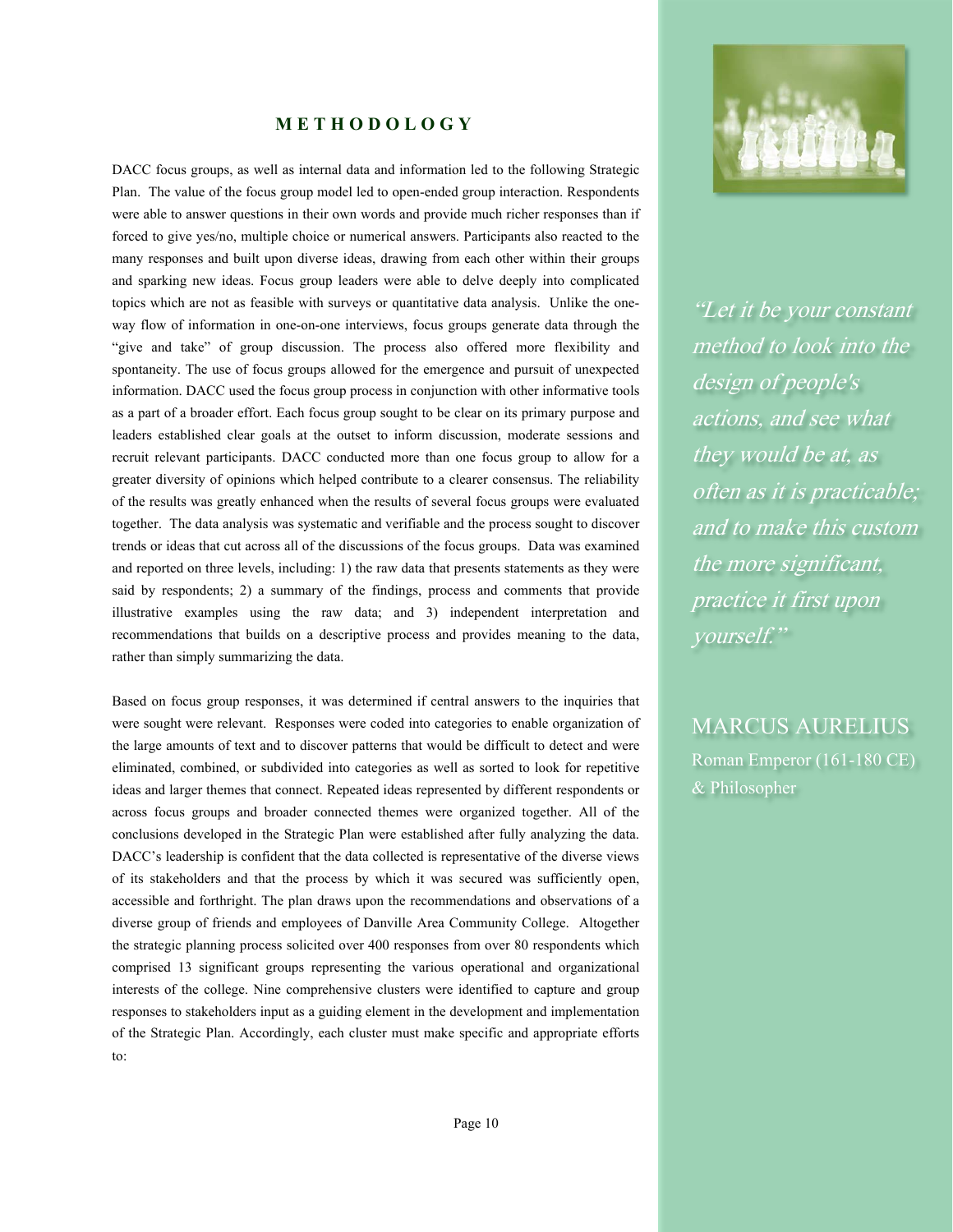- Recognize, reinforce and commit to the importance of effective **administration** of the college
- Emphasize that DACC encourages a **culture** that is conducive to learning and working and is open to the broader community
- Focus efforts to improve **infrastructure** to develop the physical structure of the campus and its surrounds as well as the tools needed to manage the functions of the college
- Champion the use of **policies** that make the operations and the working and learning environment efficient
- Encourage all stakeholders and utilize all resources to focus on the college's primary goals of **student success and completion**.
- Foster strategies that impart the values, accomplishments and value of DACC through effective **communication**
- Ardently follow accepted and responsible principles of fiscal reporting and management in order to efficiently and effectively **finance** DACC's operations
- Emphasize the commitment to quality, supportive and effectual **instruction** of traditional and nontraditional students.
- Ensure that organizational **procedures** offer clear and economical ways of achieving the goals of DACC.

**For a full representation of responses (by focus group), its cluster category, and weighted score based on group feedback, please see the attached ADDENDUM - DATA TABLE.** 



"The most difficult thing is the decision to act, the rest is merely tenacity. The fears are paper tigers. You can do anything you decide to do. You can act to change and control your life; and the procedure, the process is its own reward."

## AMELIA EARHART American Aviation Pioneer and

Author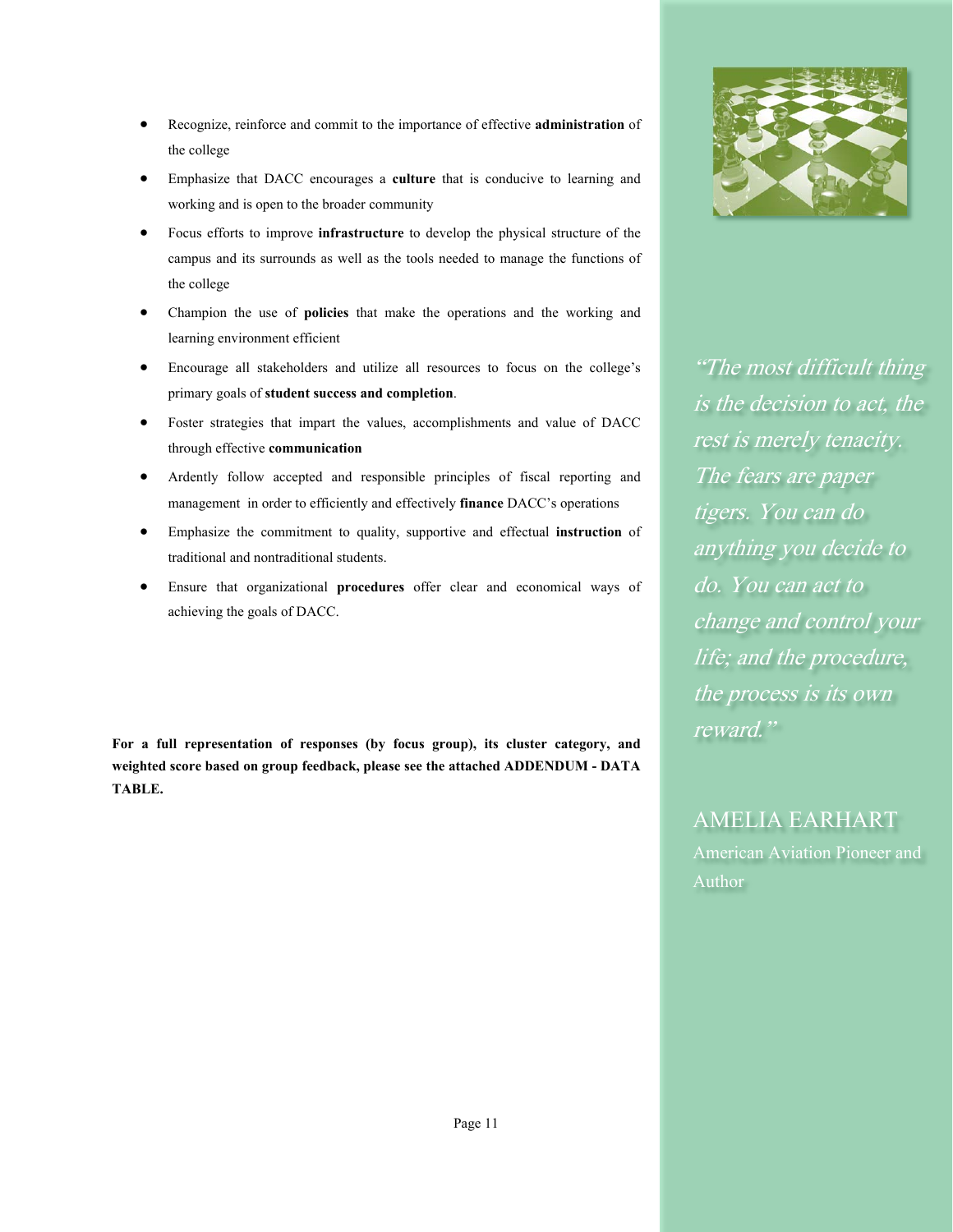## **DANVILLE AREA COMMUNITY COLLEGE STRATEGIC PLAN 2013-2016**

The following are the Danville Area Community College Strategic Goals for 2013 – 2016 each with the three primary tactics DACC will pursue to achieve those goals.

#### **MAKE REVISIONS AND ENHANCEMENTS TO THE COUNSELING/ADVISING PROCESS TO IMPROVE STUDENT SUCCESS**

- **O** Continue with Student Success and Completion Initiatives
- **O** Provide a tutorial in Success in College at the beginning of the semester for underperforming students
- **O** Offer career counseling early for students

#### **MODIFY ALL POLICIES AND PROCEDURES THAT ARE DETRIMENTAL TO STUDENT SUCCESS**

- Develop mentoring program for underachieving students to increase their chances of success
- Expand services for at-risk youth
- Assign counseling advisor to undeclared majors

#### **IMPLEMENT AN EARLY WARNING SYSTEM TO IDENTIFY AT-RISK STUDENTS**

- **O** Engage mentors early on to improve student success which would include scheduled mandated meetings
- **O** Increase visibility of our at-risk programs (Middle College)
- **O** Provide faculty guidance on how to work with low performing students

#### **REVISE AND ENHANCE THE COLLEGE'S PLACEMENT AND ASSESSMENT SYSTEMS FOR STUDENTS**

- **O** Conduct basic skills assessment in conjunction with other assessments
- Require taking certain sections of placement test based on ACT/SAT category scores
- **O** Use individual course aptitude assessments

#### **DEVELOP AND IMPLEMENT A COMPREHENSIVE RECRUITMENT AND RETENTION PLAN**

- **O** Provide earlier information to K-12 students on benefits of attending DACC
- Identify an office as a student's initial contact
- Utilize students as advocates for marketing DACC programs and services

#### **EXPAND COMMUNITY LINKAGES AND PARTNERSHIPS TO BETTER SERVE STUDENTS**

- **O** Expand relationship with public officials
- Link professional certifications as part of a curriculum, especially with career programs
- **O** Increase involvement in the development of East/Main Corridor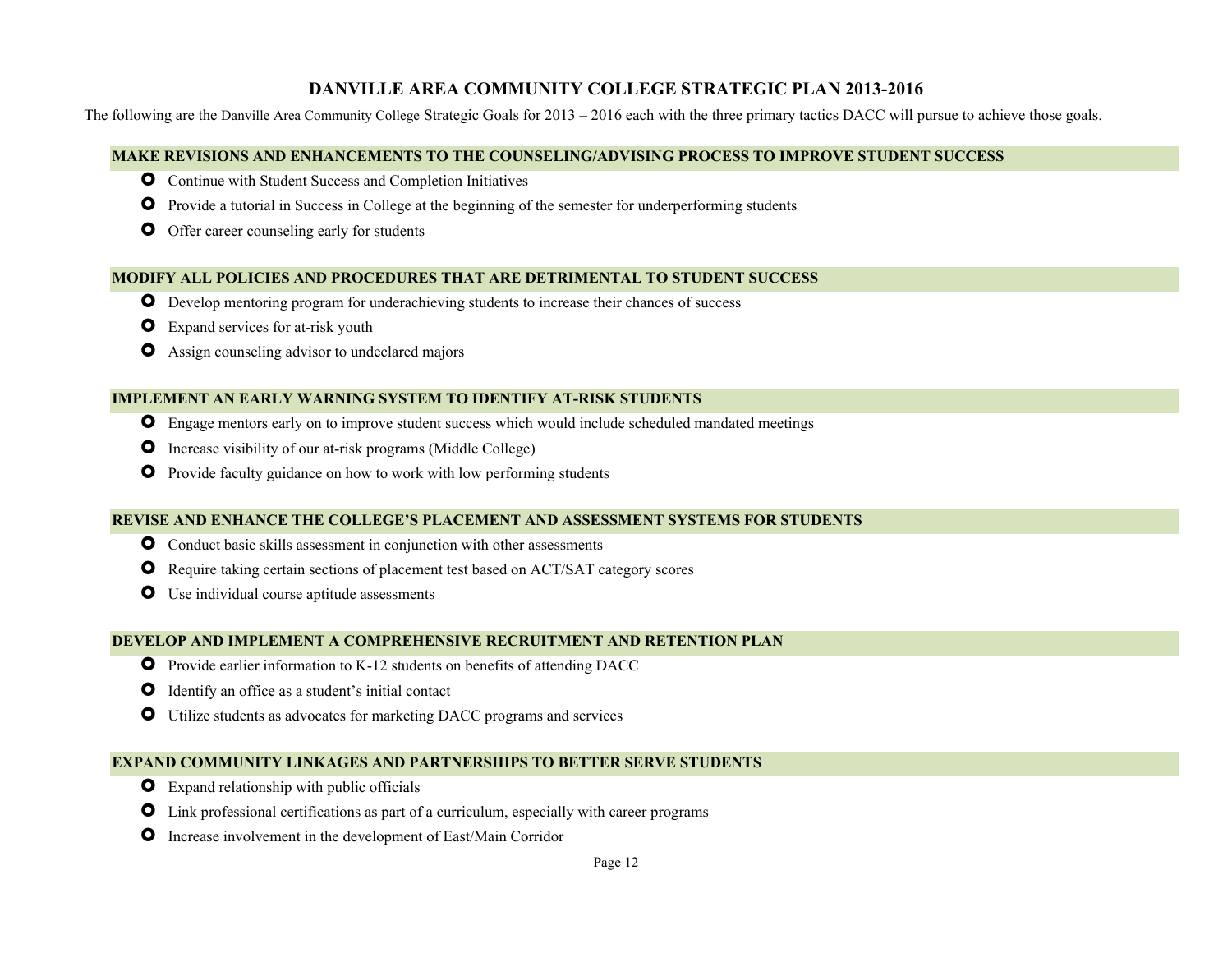#### **PROVIDE CURRICULUM OFFERINGS TO MEET THE NEEDS OF THE COMMUNITY WHILE SERVING STUDENTS**

- **O** Create accelerated opportunities for career programs
- **O** Create common benchmarks/curriculum for core (gateway) courses
- Research and develop course offerings that include more traditional face-to-face late start sections /classes scheduled around students availability

#### **ENHANCE ARTICULATION EFFORTS WITH AREA HIGH SCHOOLS AND FOUR YEAR COLLEGES**

- **O** Enhance ongoing relationships with school counselors
- **O** Establish regular meetings with high school faculty on what is lacking with students when entering college
- **O** Expand pathway programs with colleges

#### **SEEK INNOVATIVE WAYS TO REDUCE THE COST OF COLLEGE**

- **O** Enhance marketing to adult students including available scholarships
- Continue to generate alternative sources of revenue and continue emphasis on cost containment
- **O** Develop alternative solutions to reduce the high cost of textbooks

#### **REVIEW STAFFING LEVELS TO INSURE ADEQUATE PERSONNEL TO FOCUS ON STUDENT SUCCESS**

- **O** Develop succession plans
- **O** Create a system of faculty and staff referrals
- Expand student support personnel

#### **PROVIDE ADDITIONAL PROFESSIONAL DEVELOPMENT FOR ALL FACULTY AND STAFF**

- **O** Increase the use of a mentors program for faculty
- $\bullet$ Increase faculty presence at national associations and conferences
- **O** Increase the number of tools available for faculty professional development and provide additional professional development experiences for staff

#### **IMPROVE COMMUNICATIONS BOTH INTERNALLY AND EXTERNALLY TO KEEP ALL STAKEHOLDERS INFORMED**

- **O** Enhance the communications between departments
- **O** Streamline and increase user utility for DACC's Website
- **O** Develop capacity to communicate grading via web